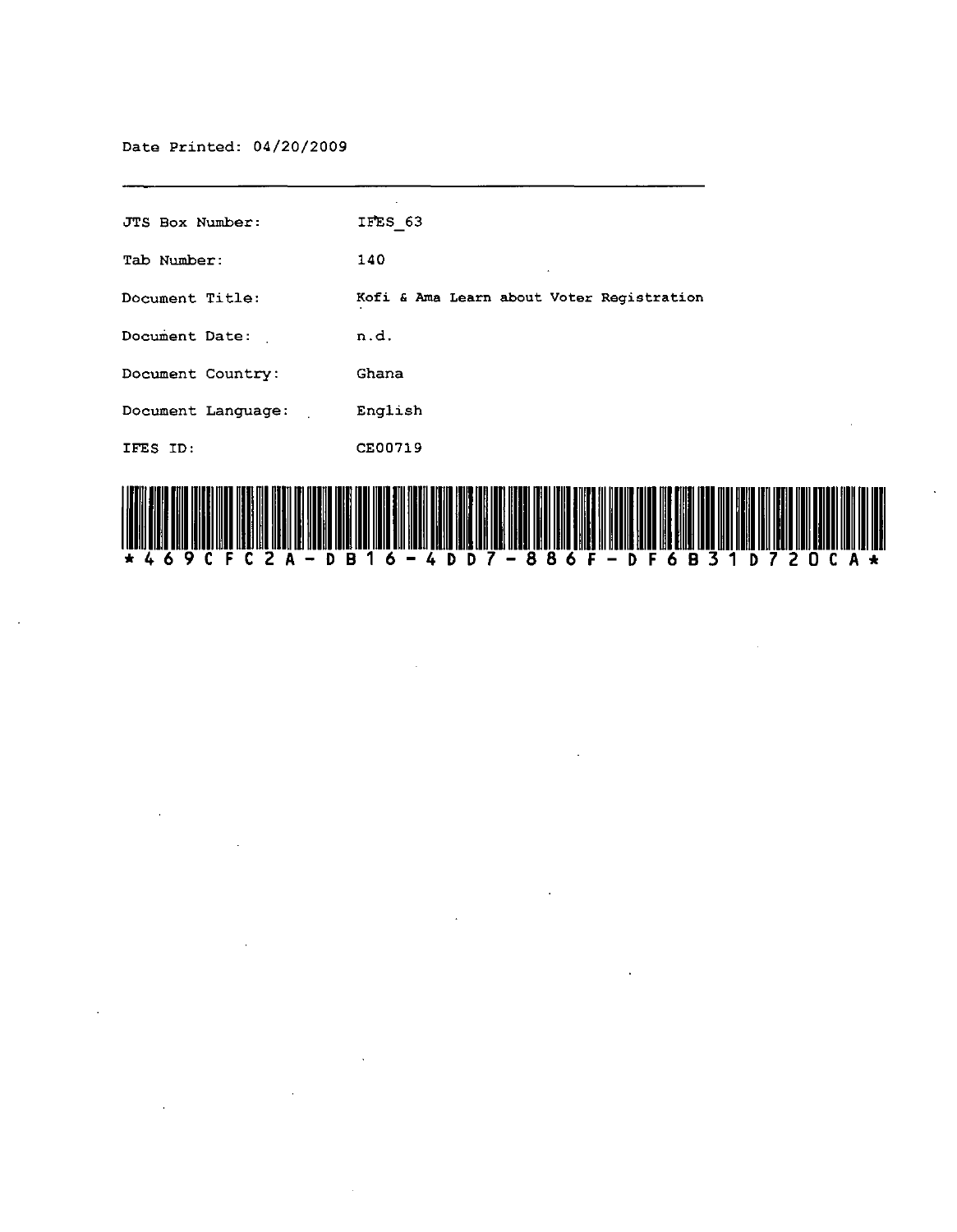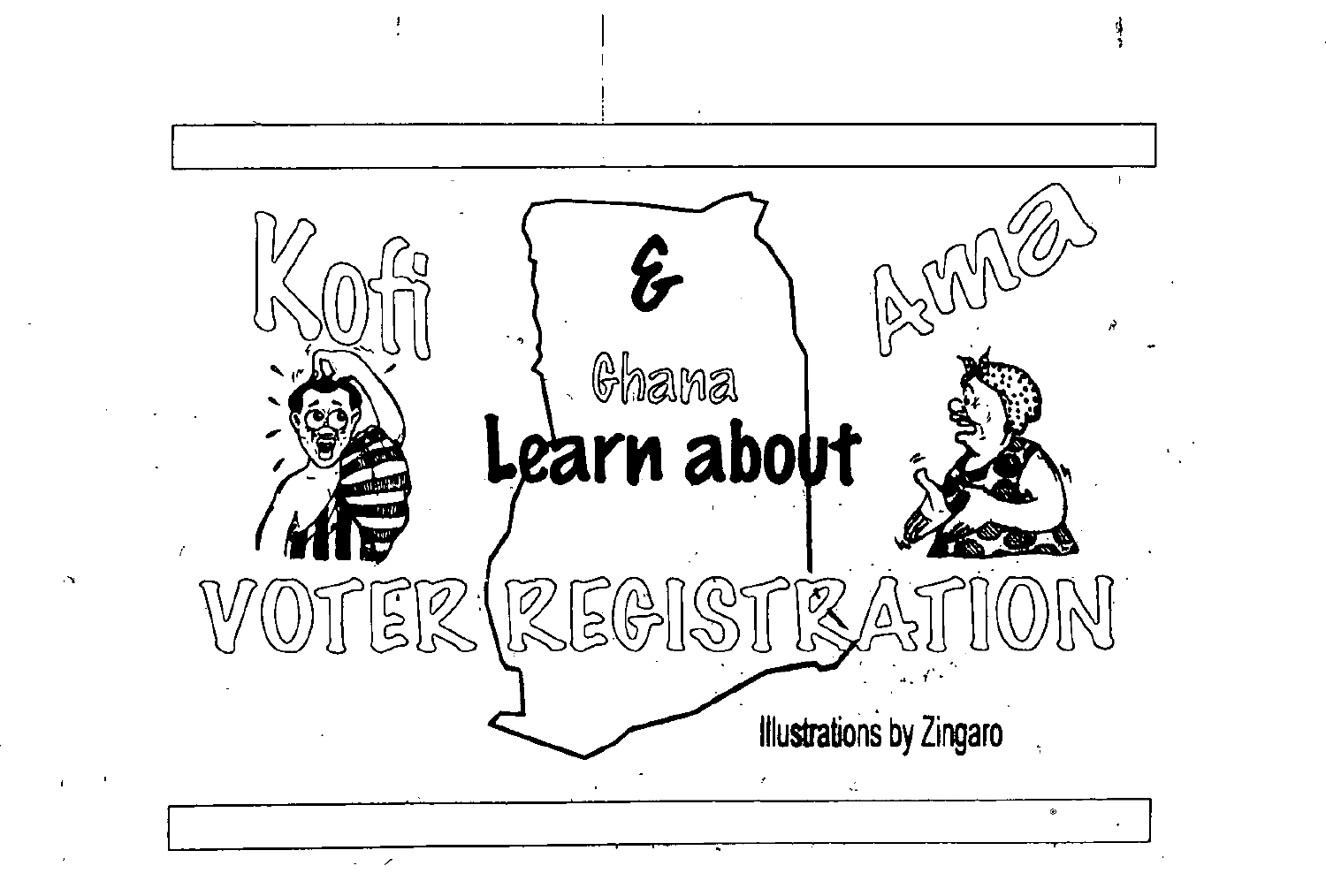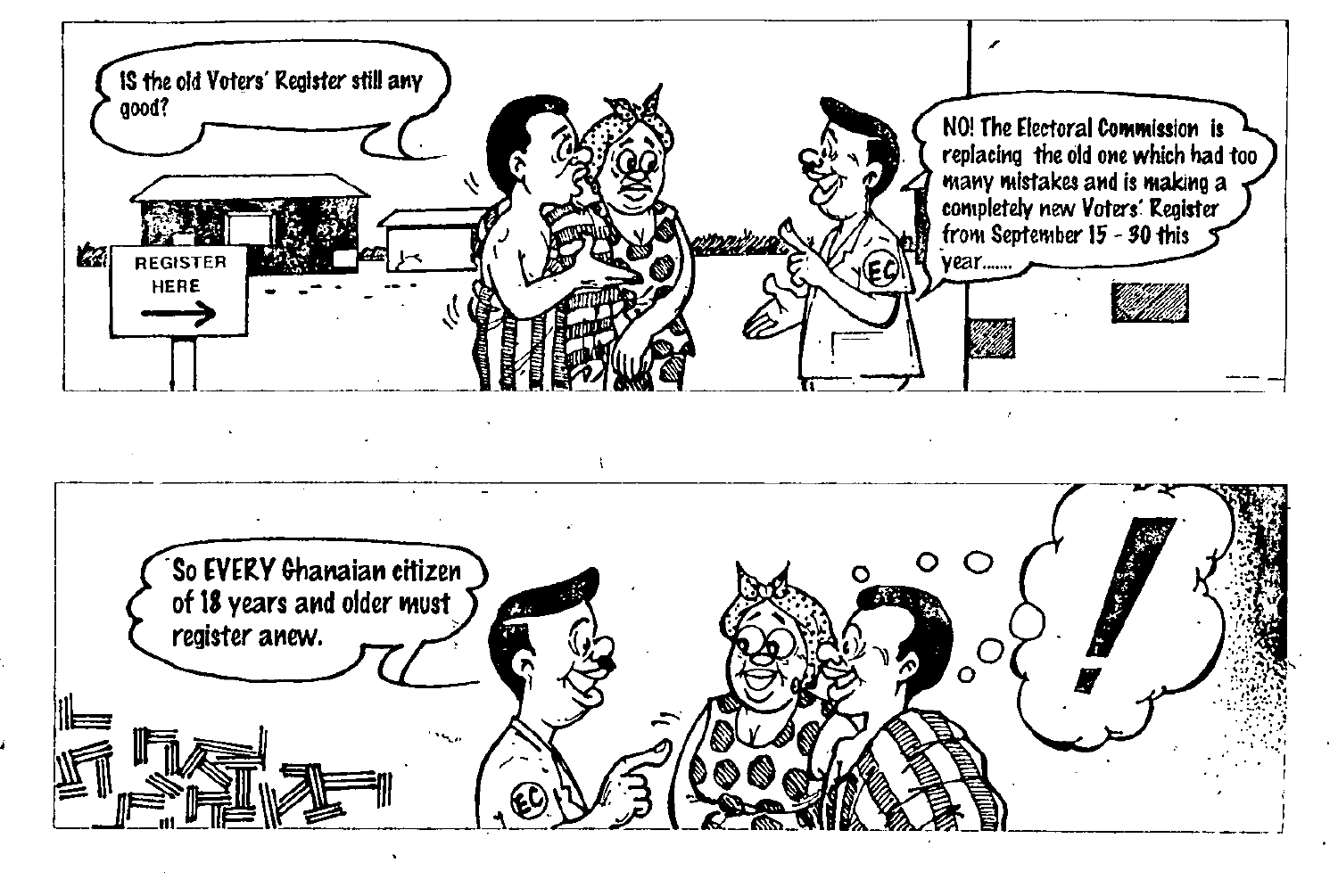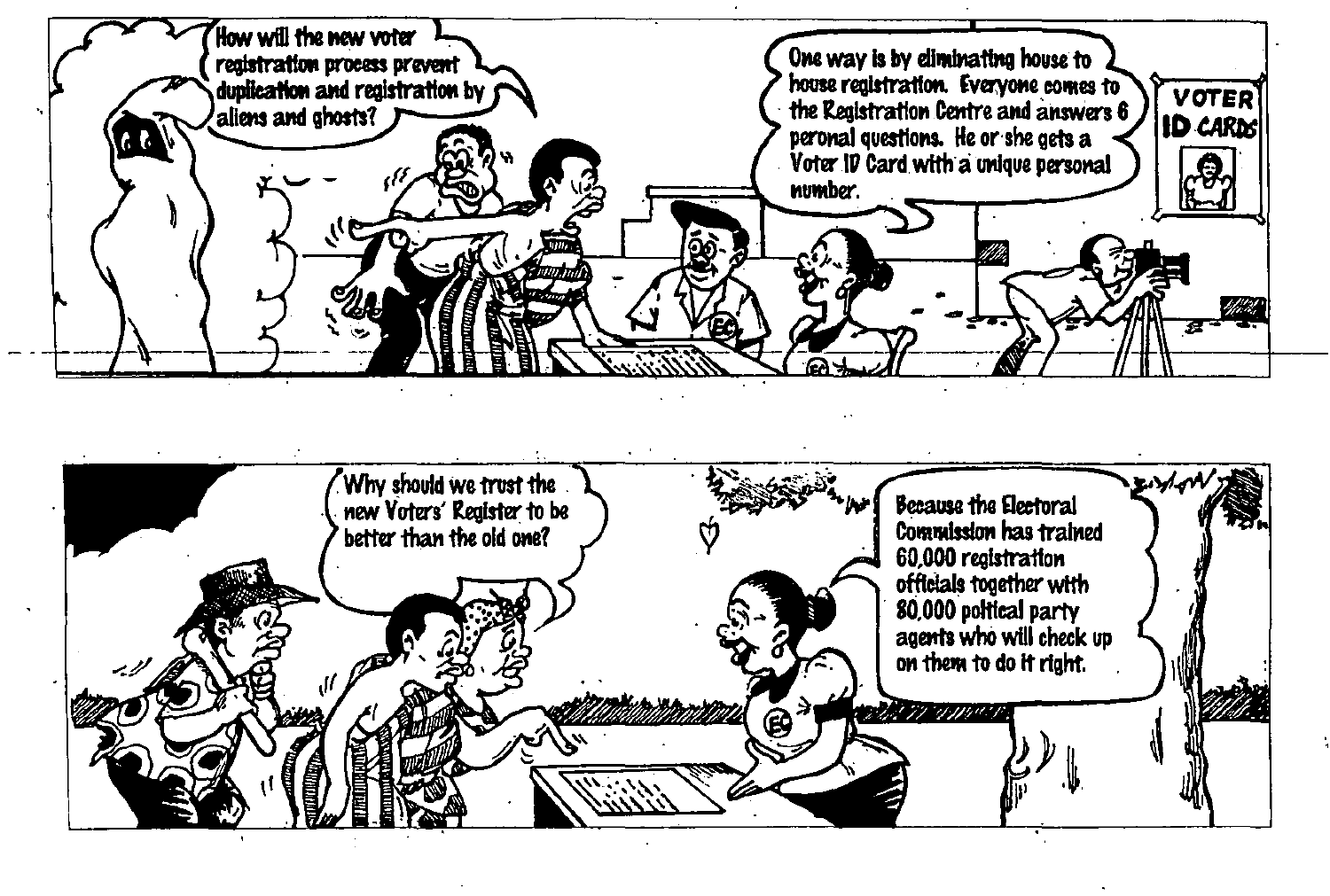

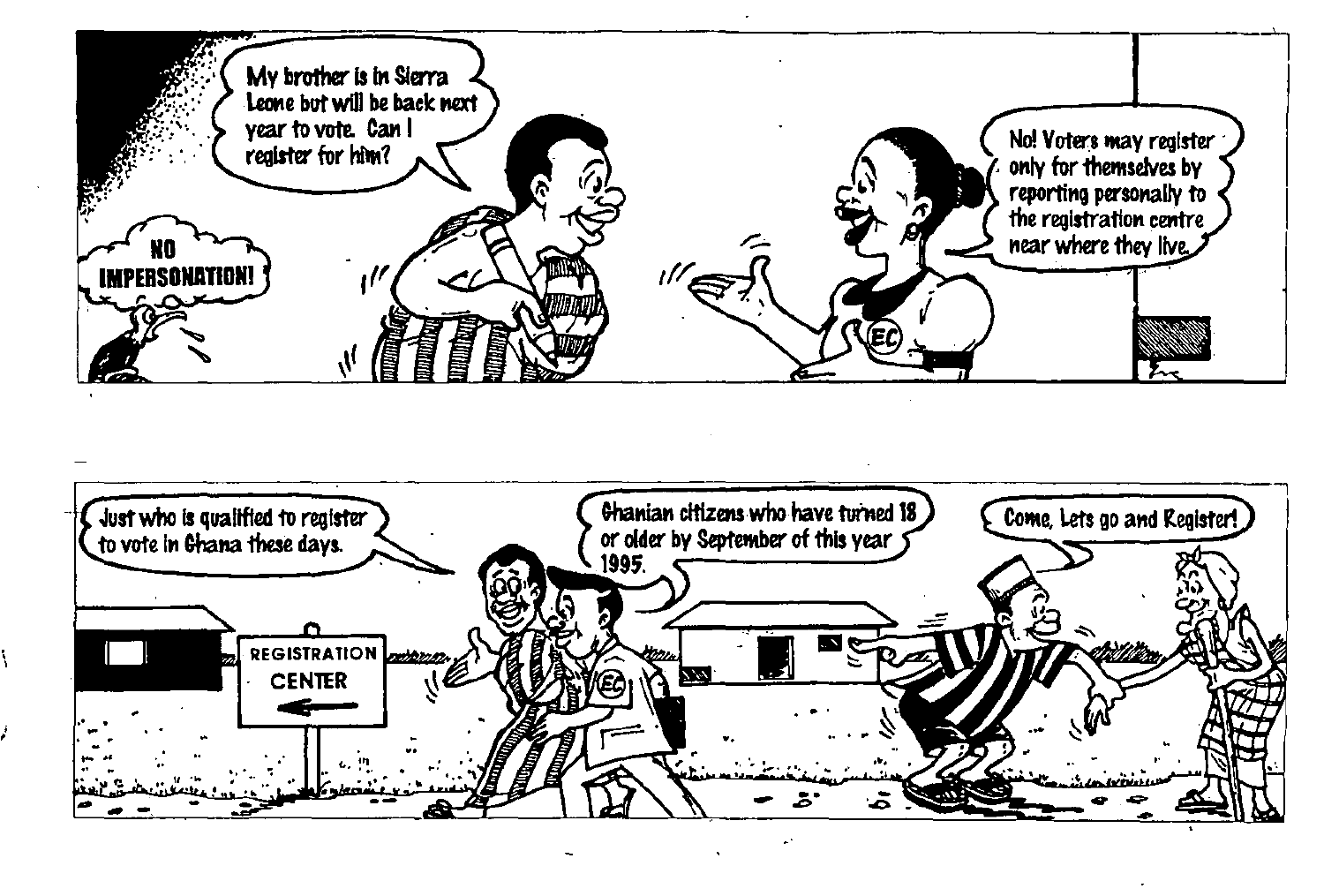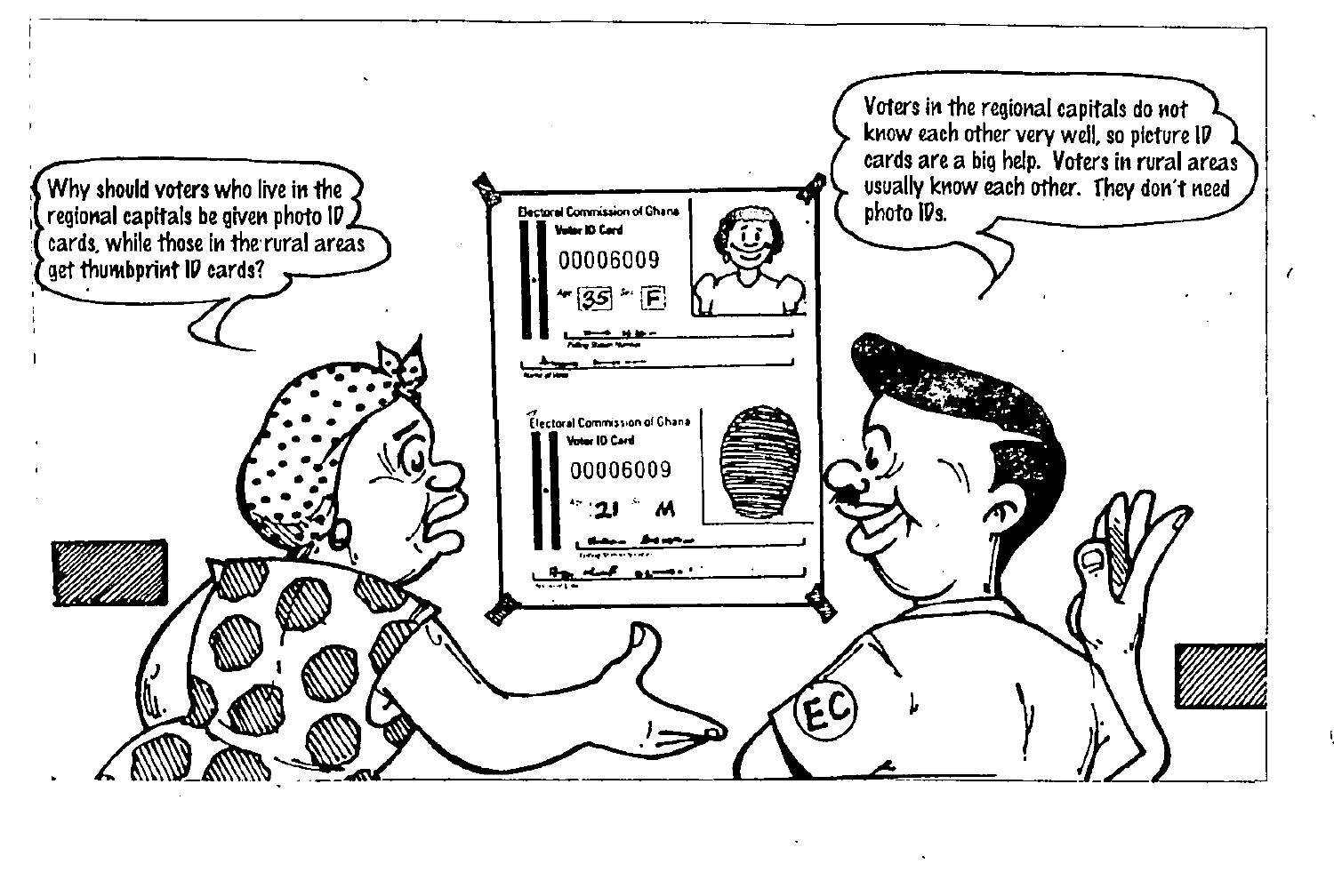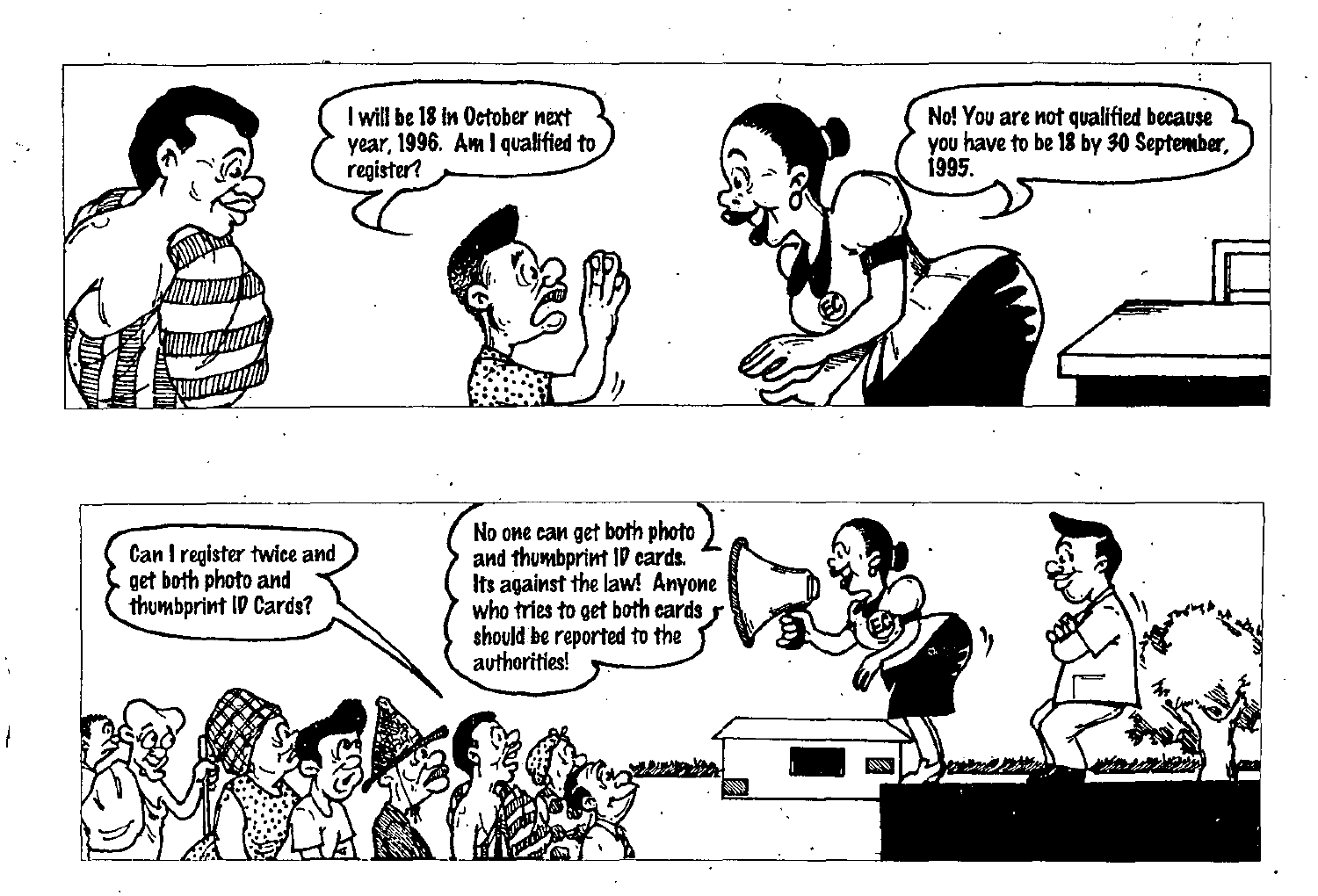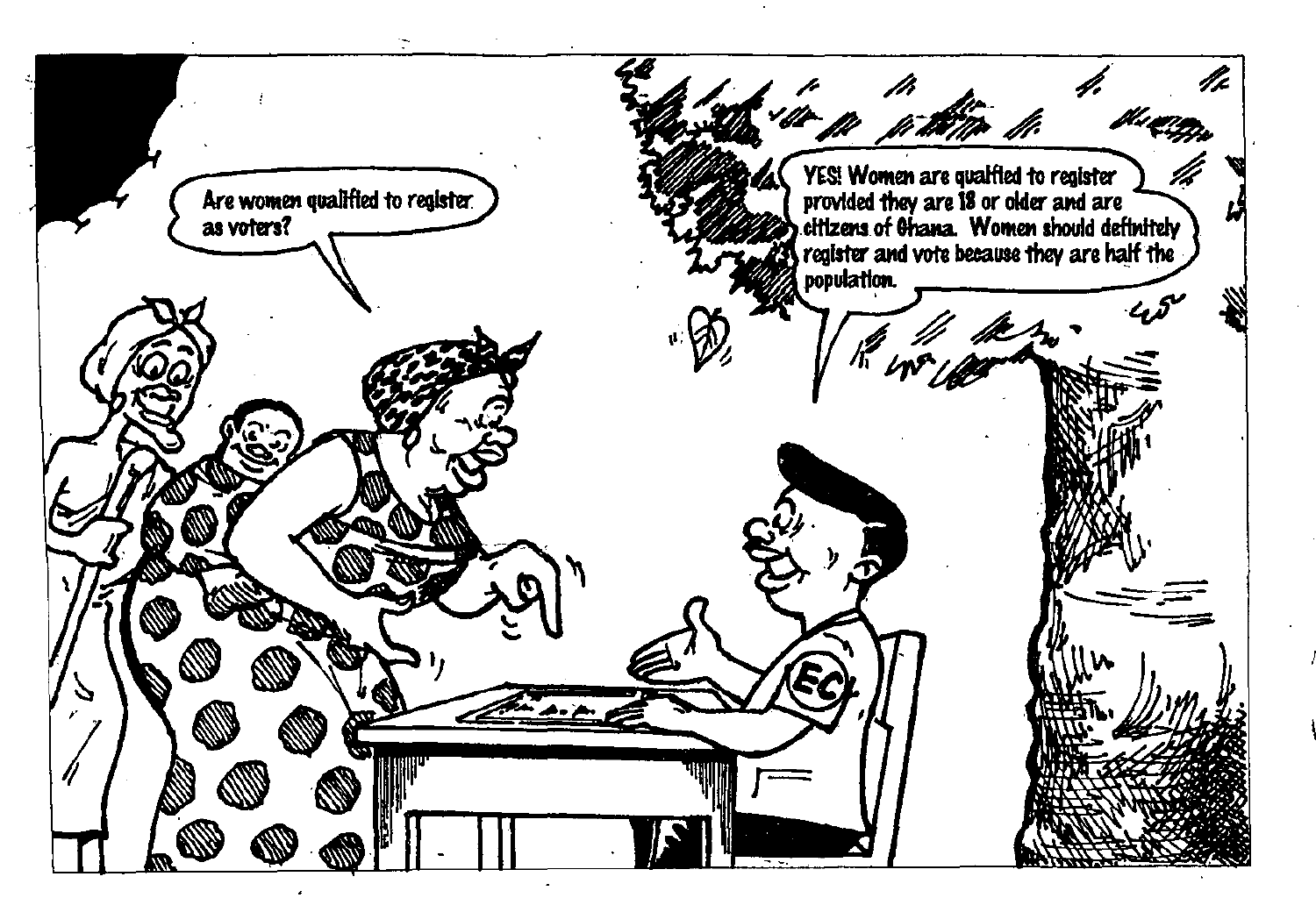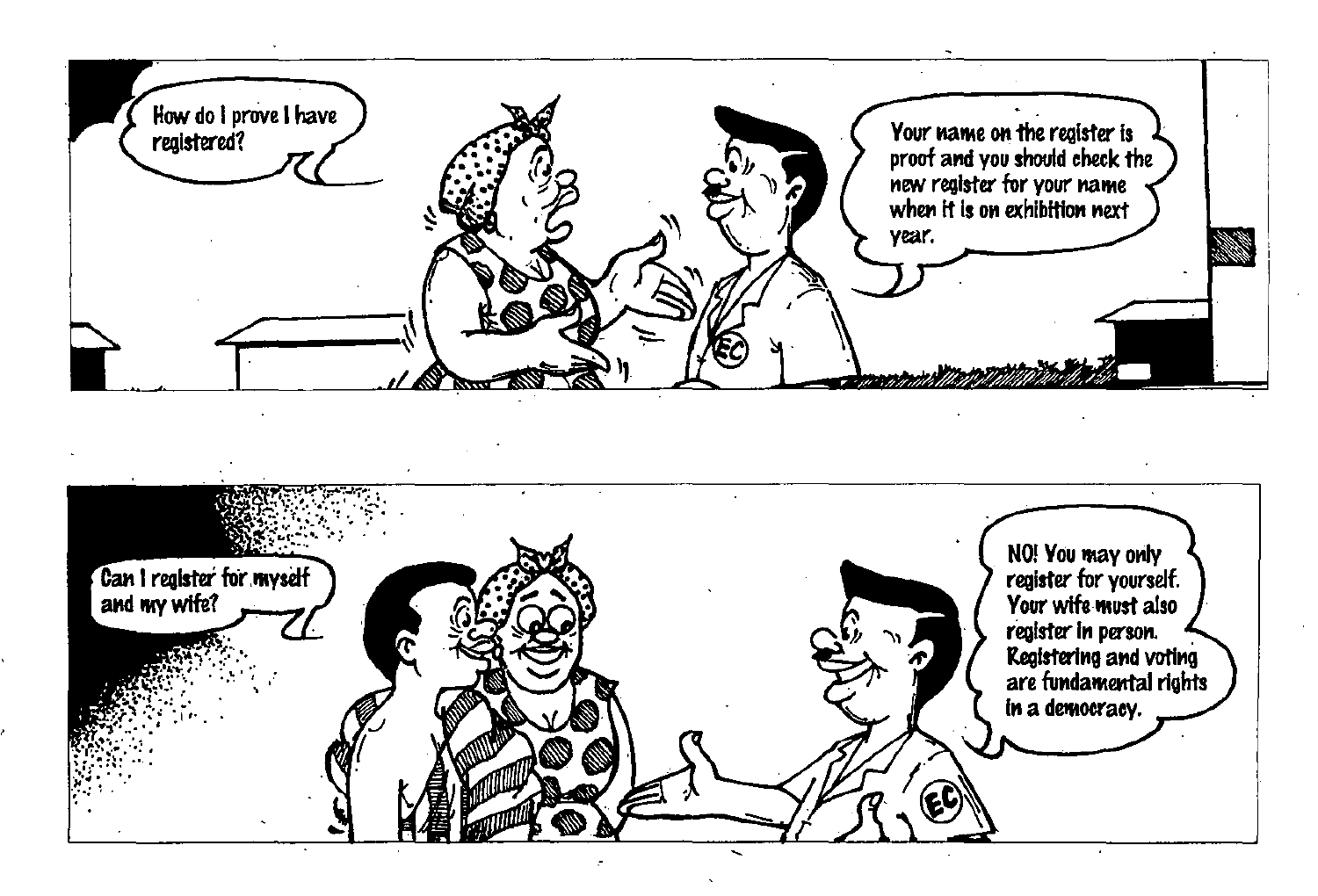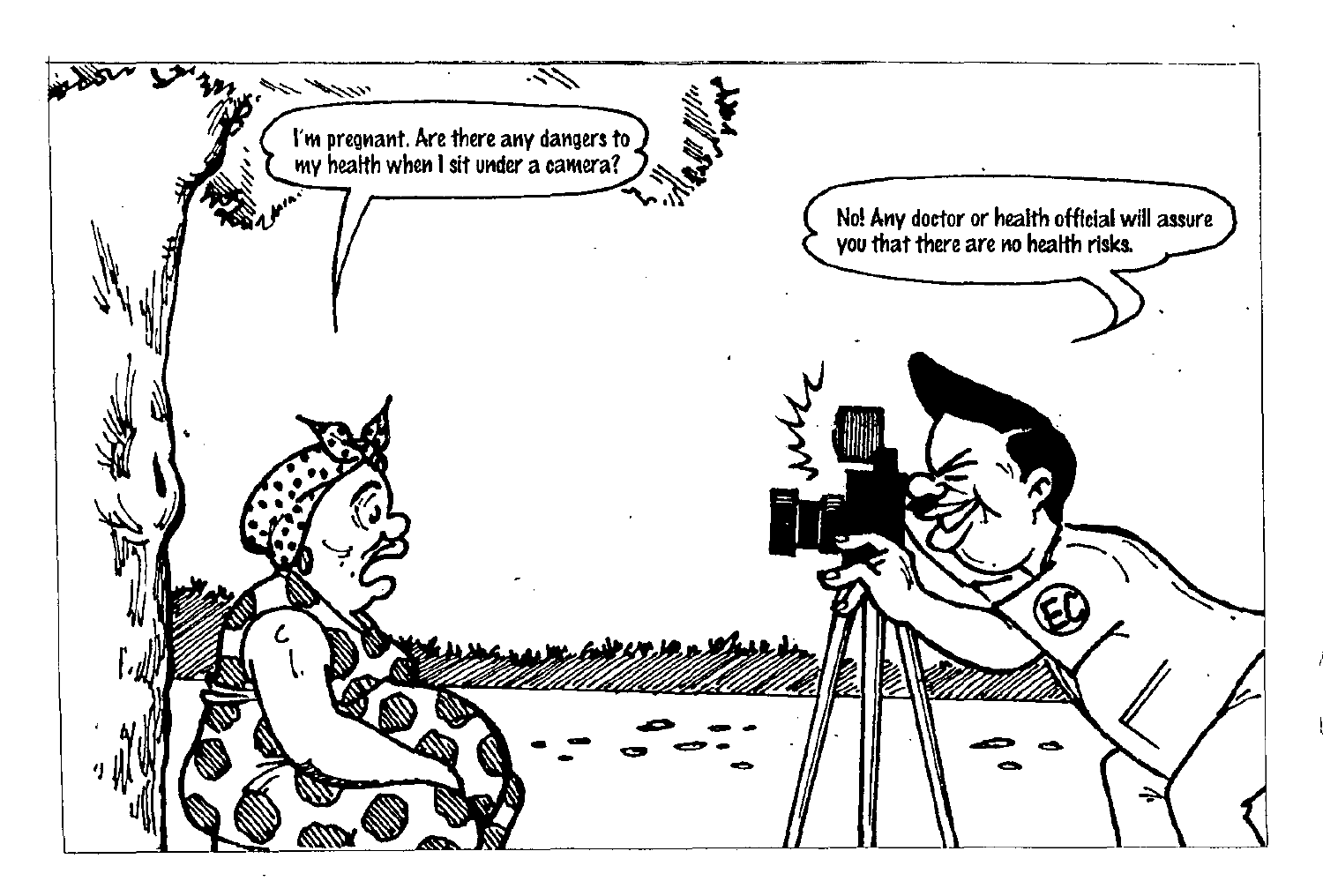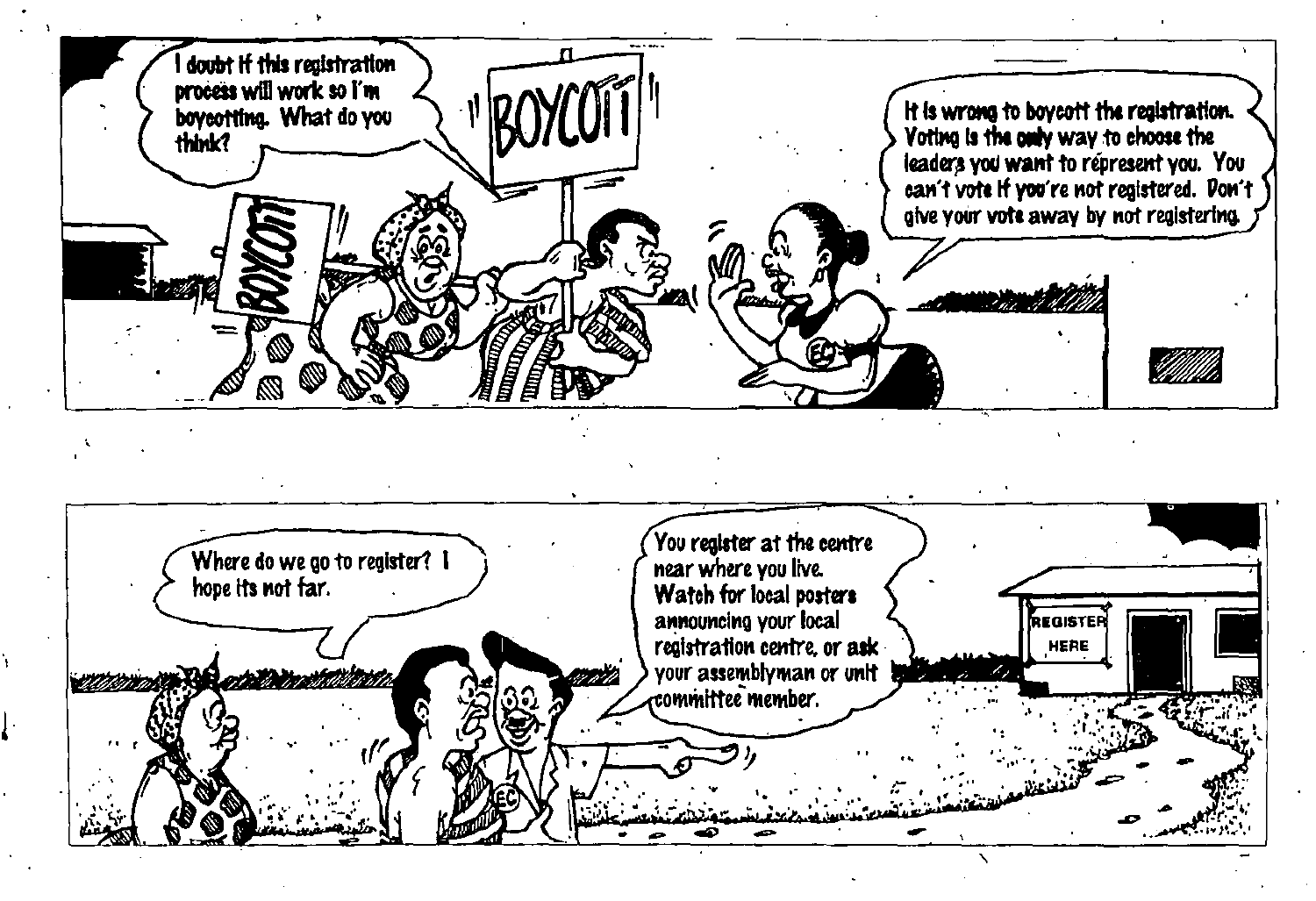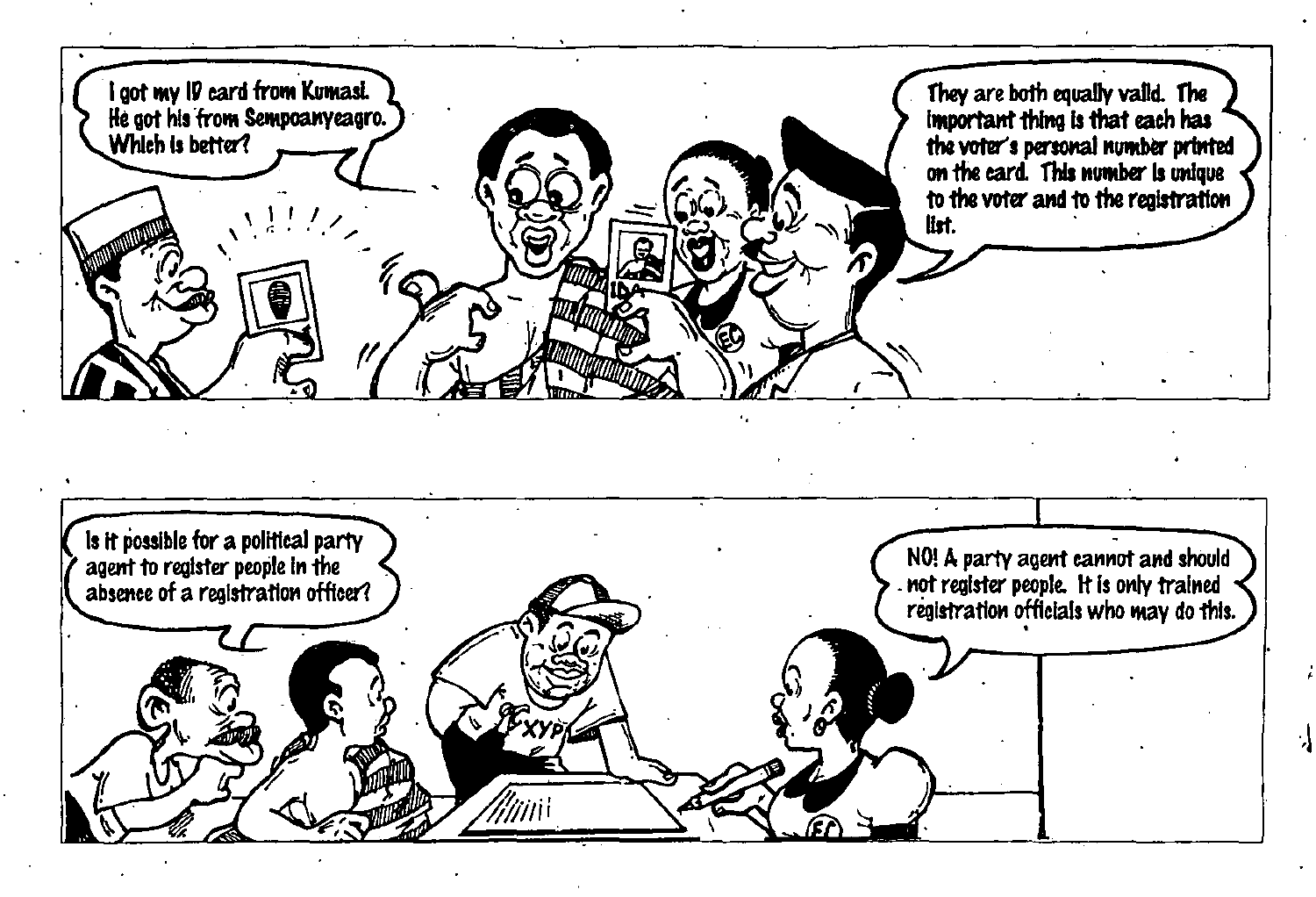

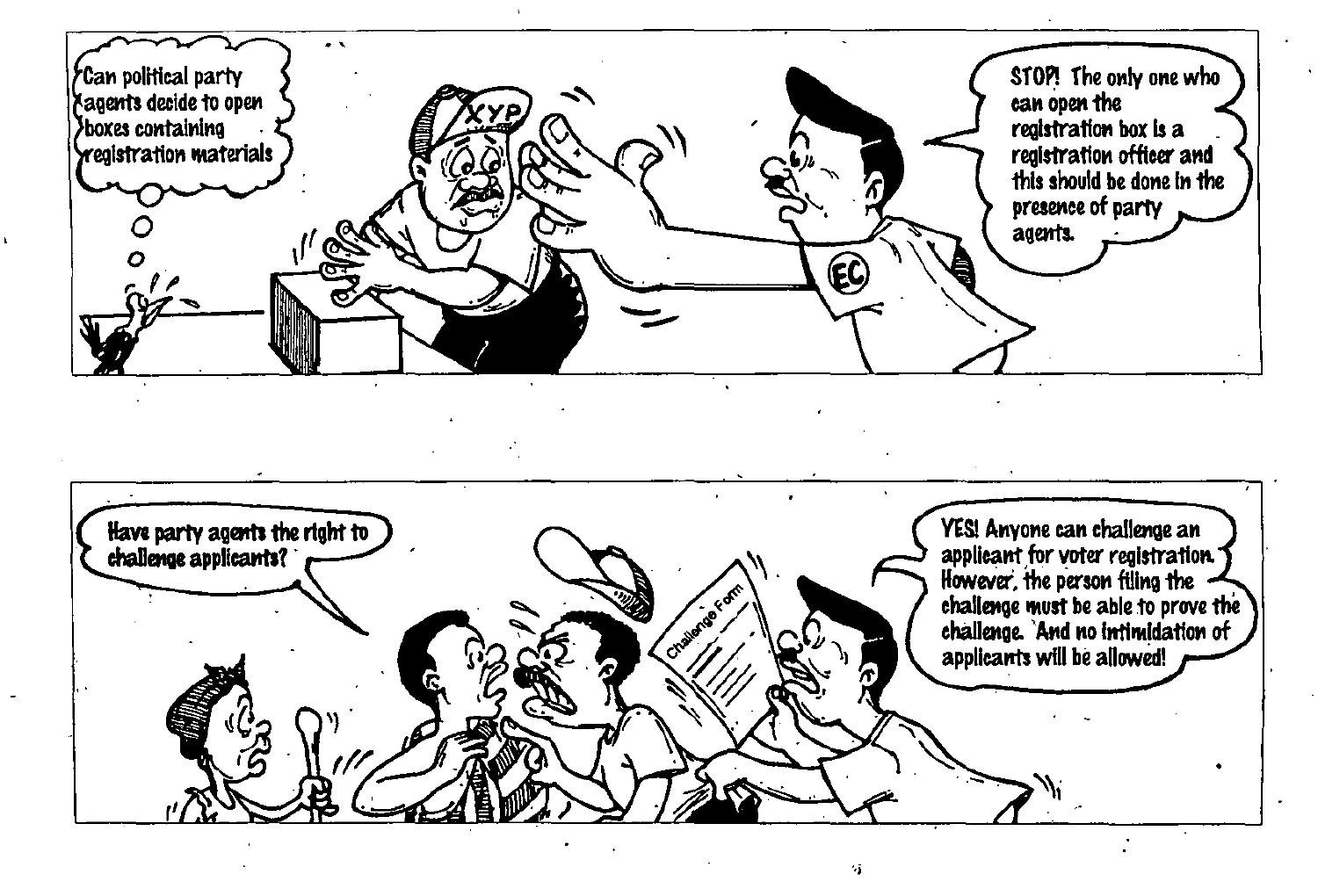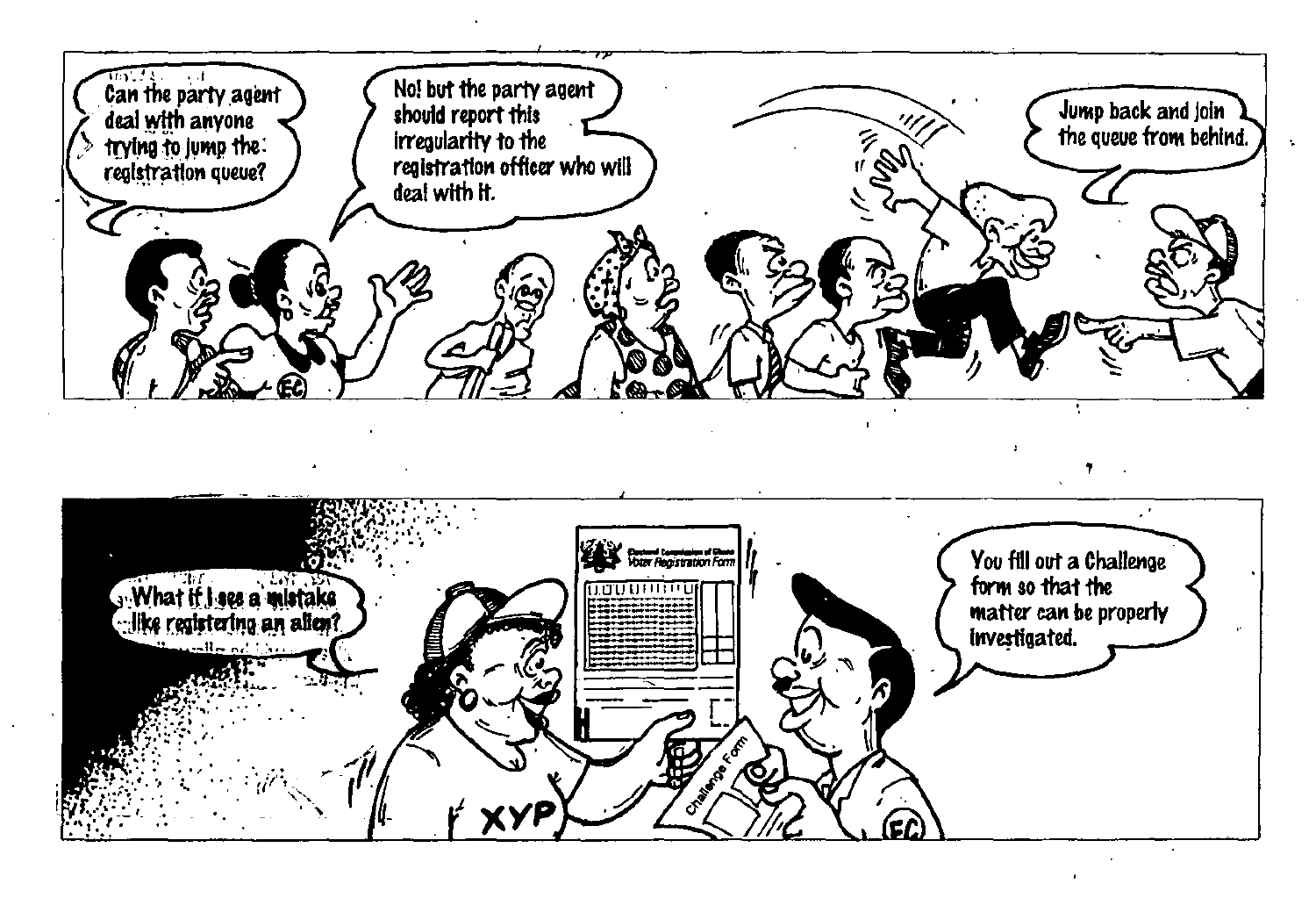

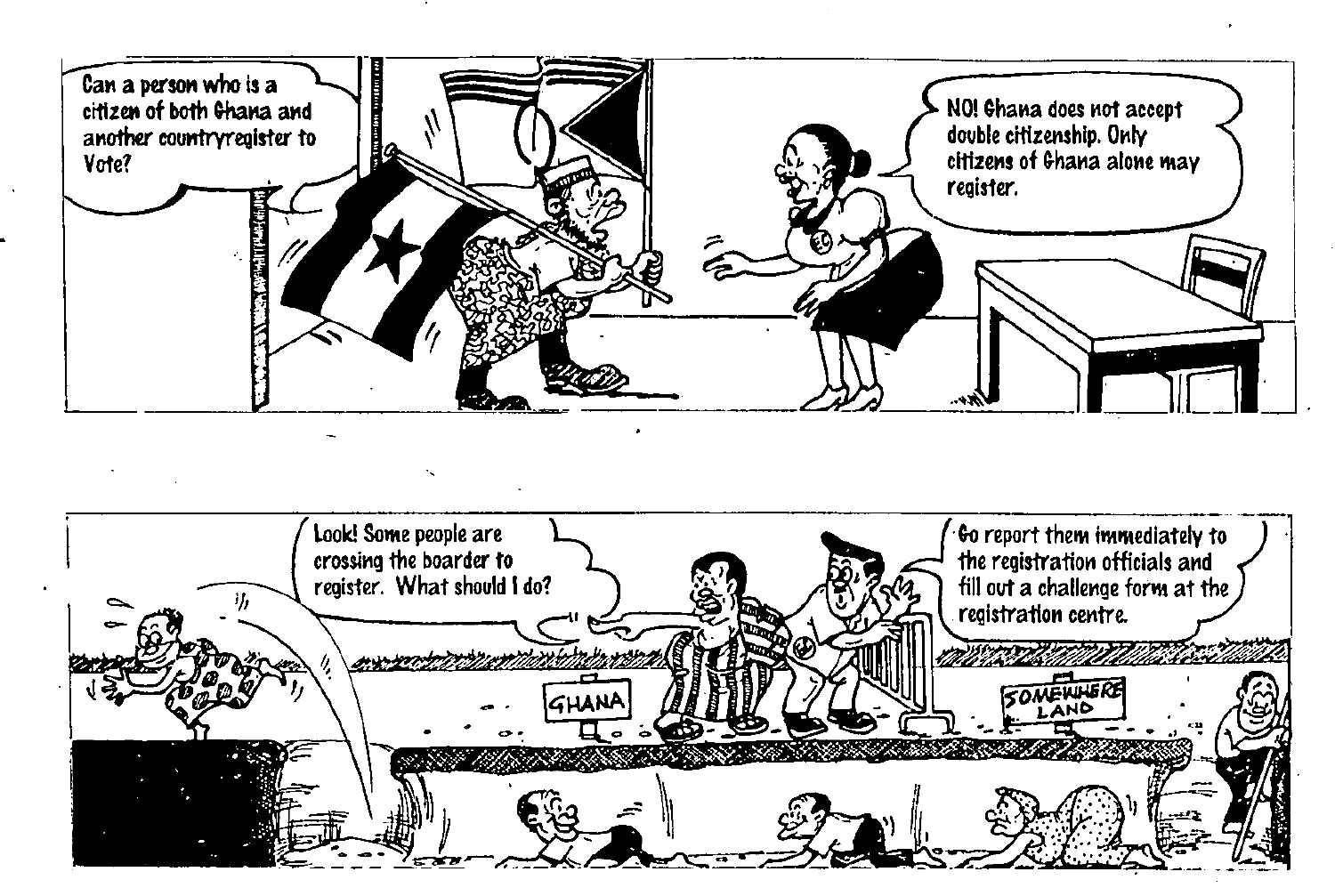

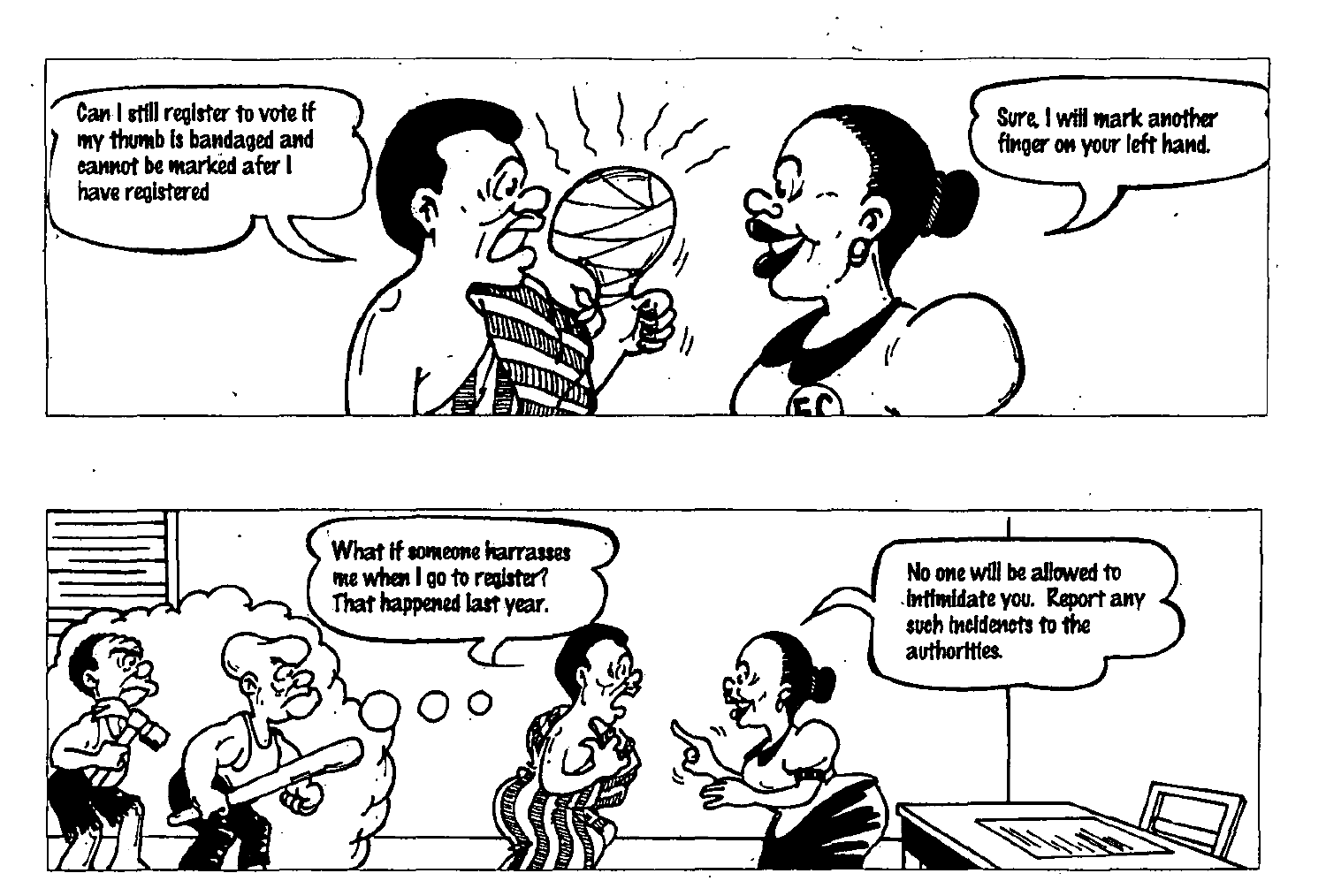

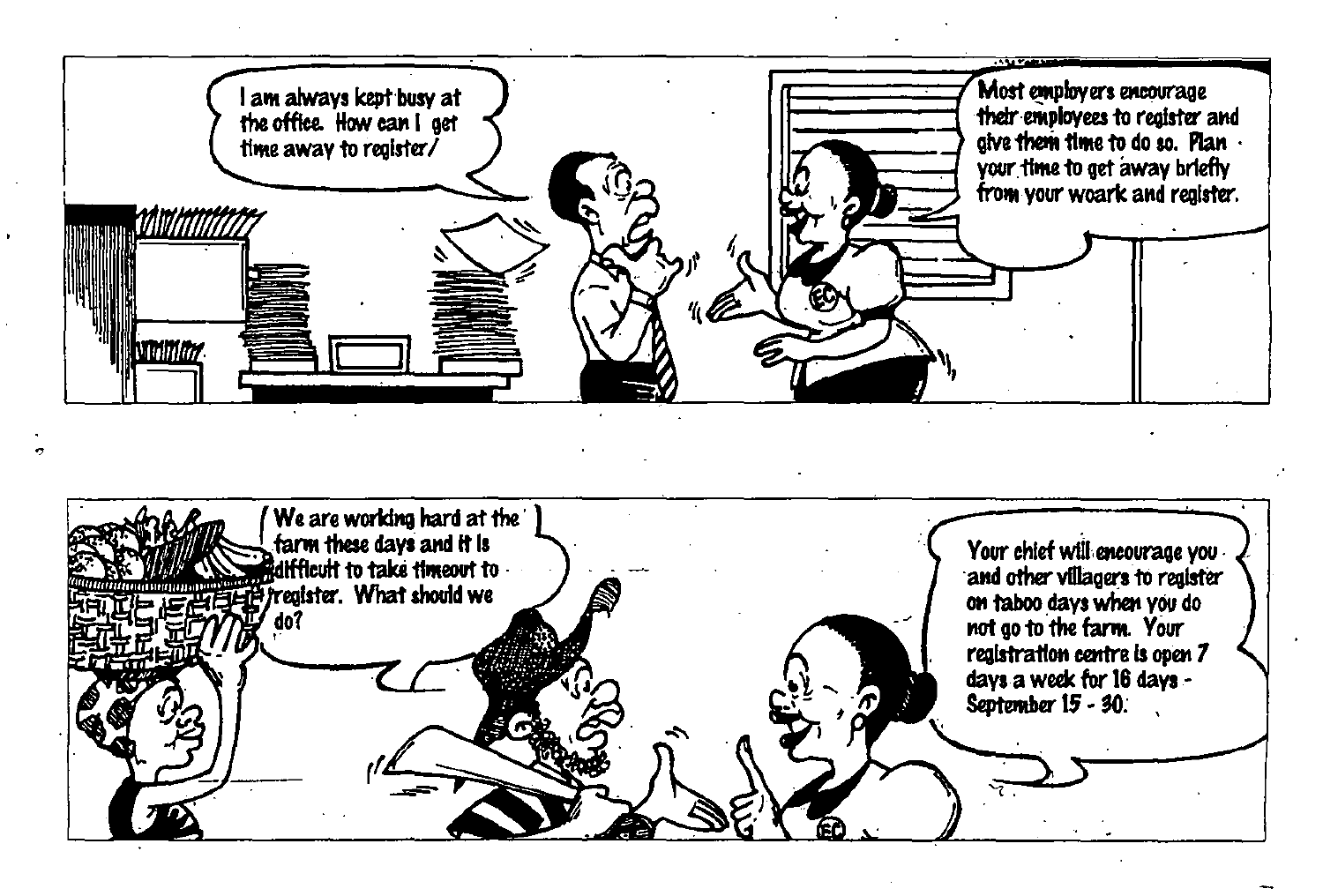

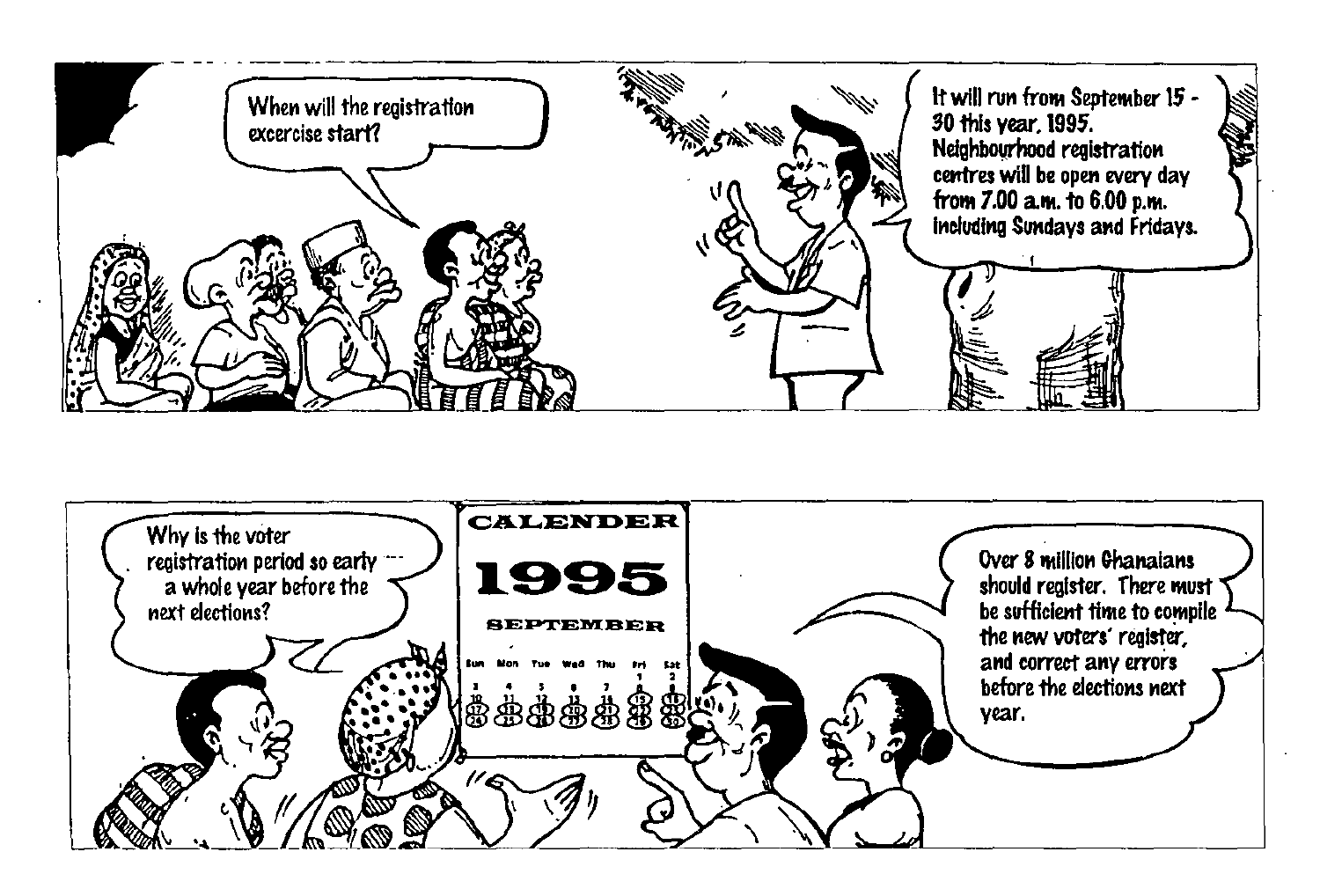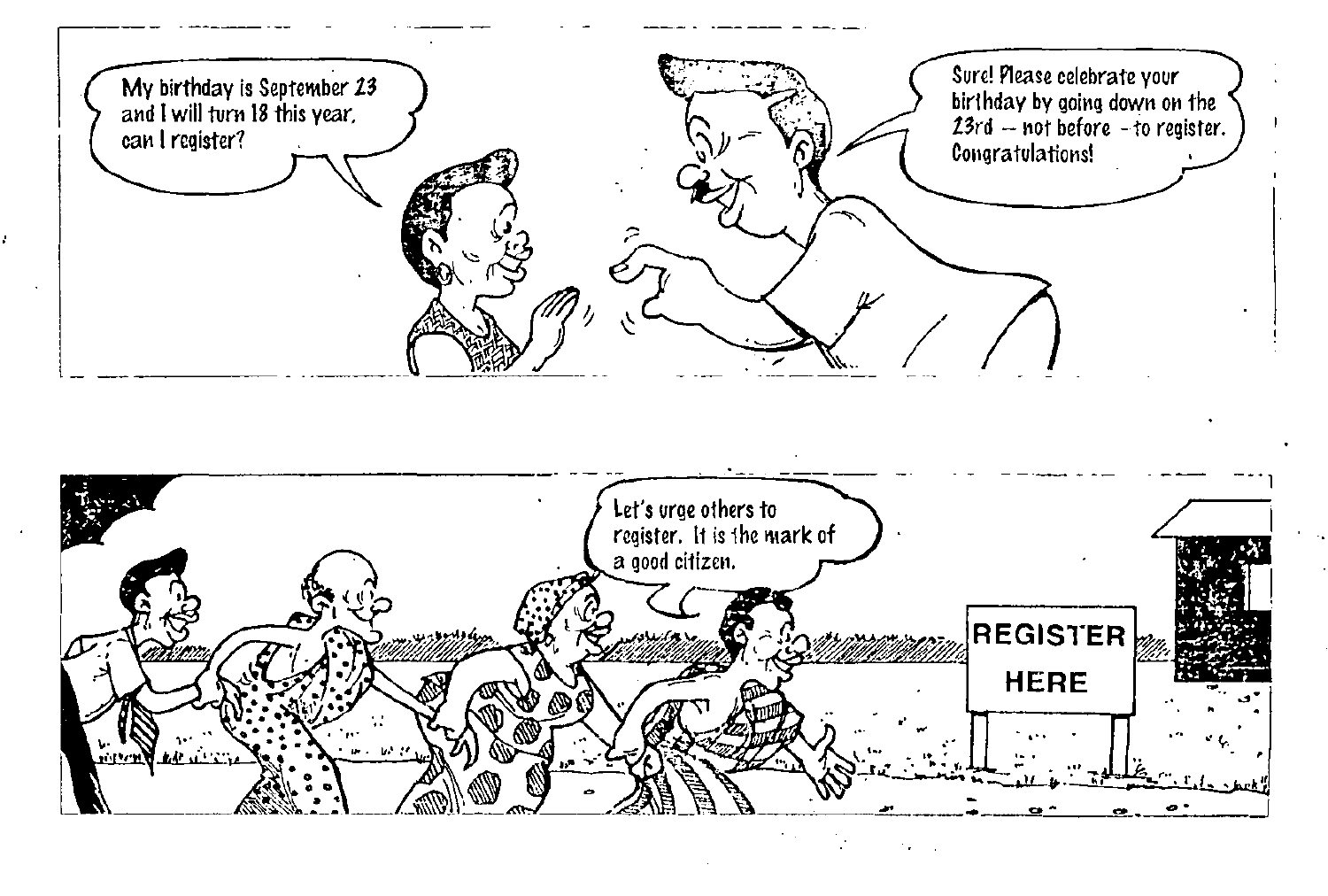

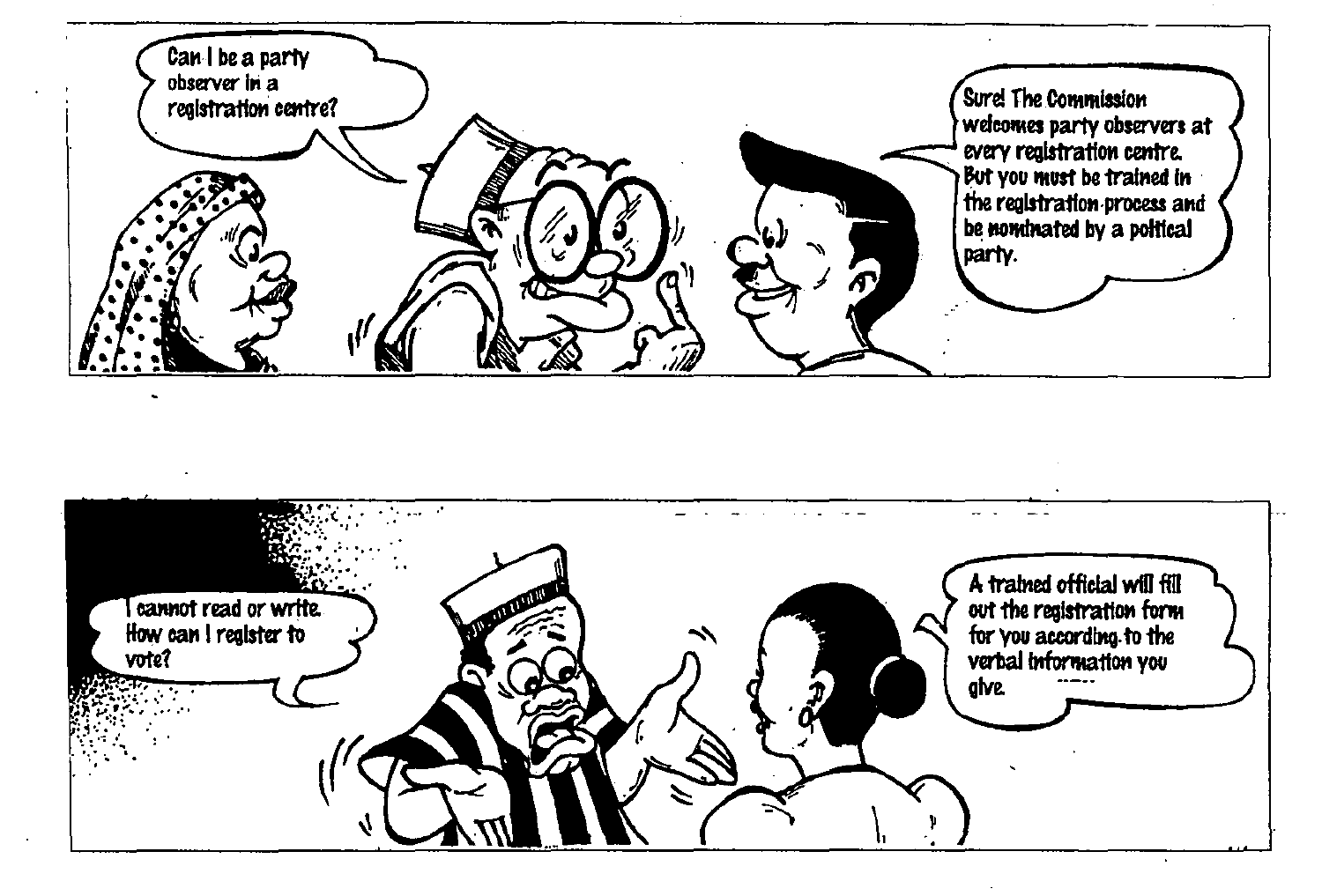

 $7.23$ Your Power! Electoral Commission of Ghane **Electoral Commission of Ghana** Voter ID Card er 100 Card 00006009 ე6009 (helig \* 37 \* M W KOFI GHANA MA GHANA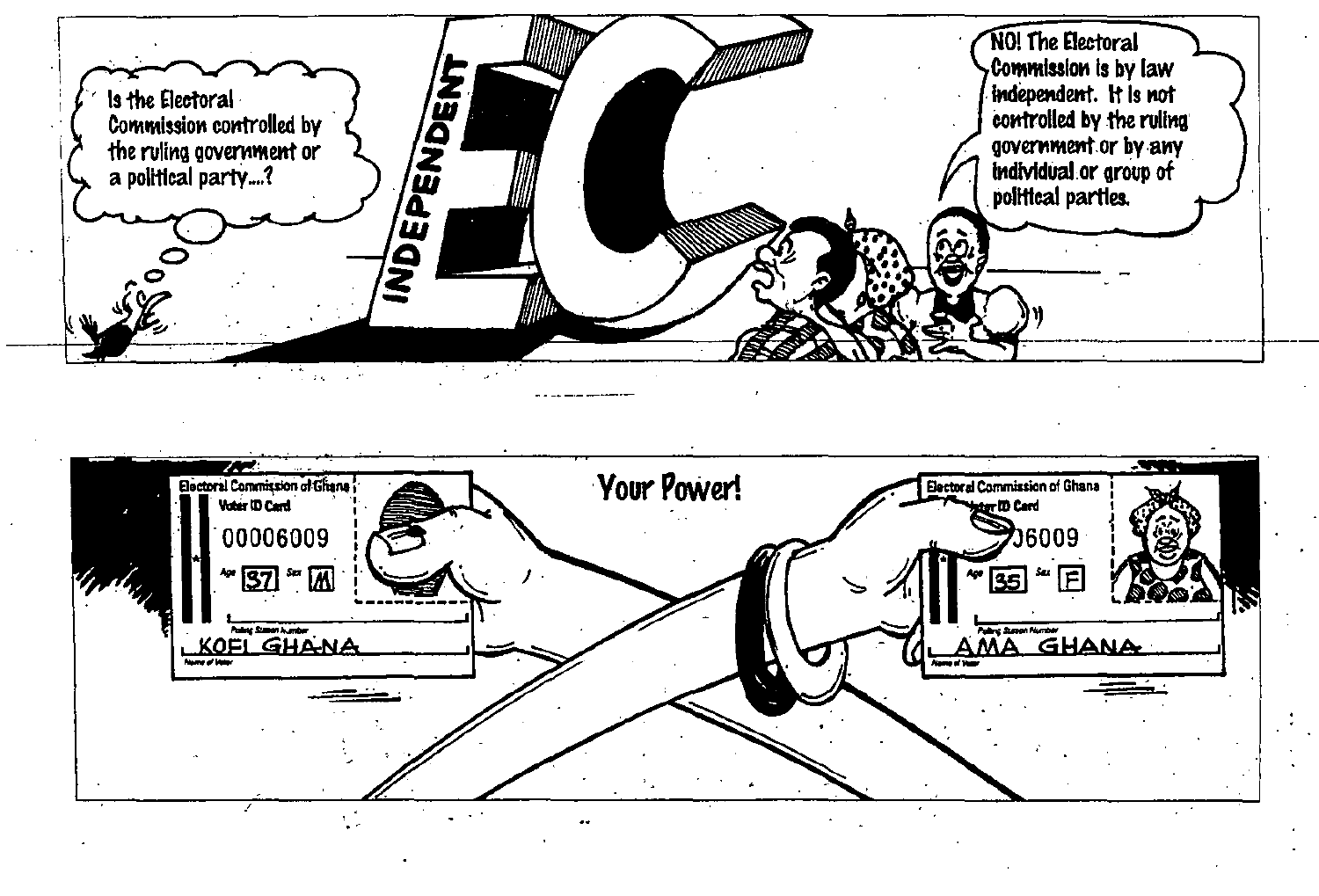

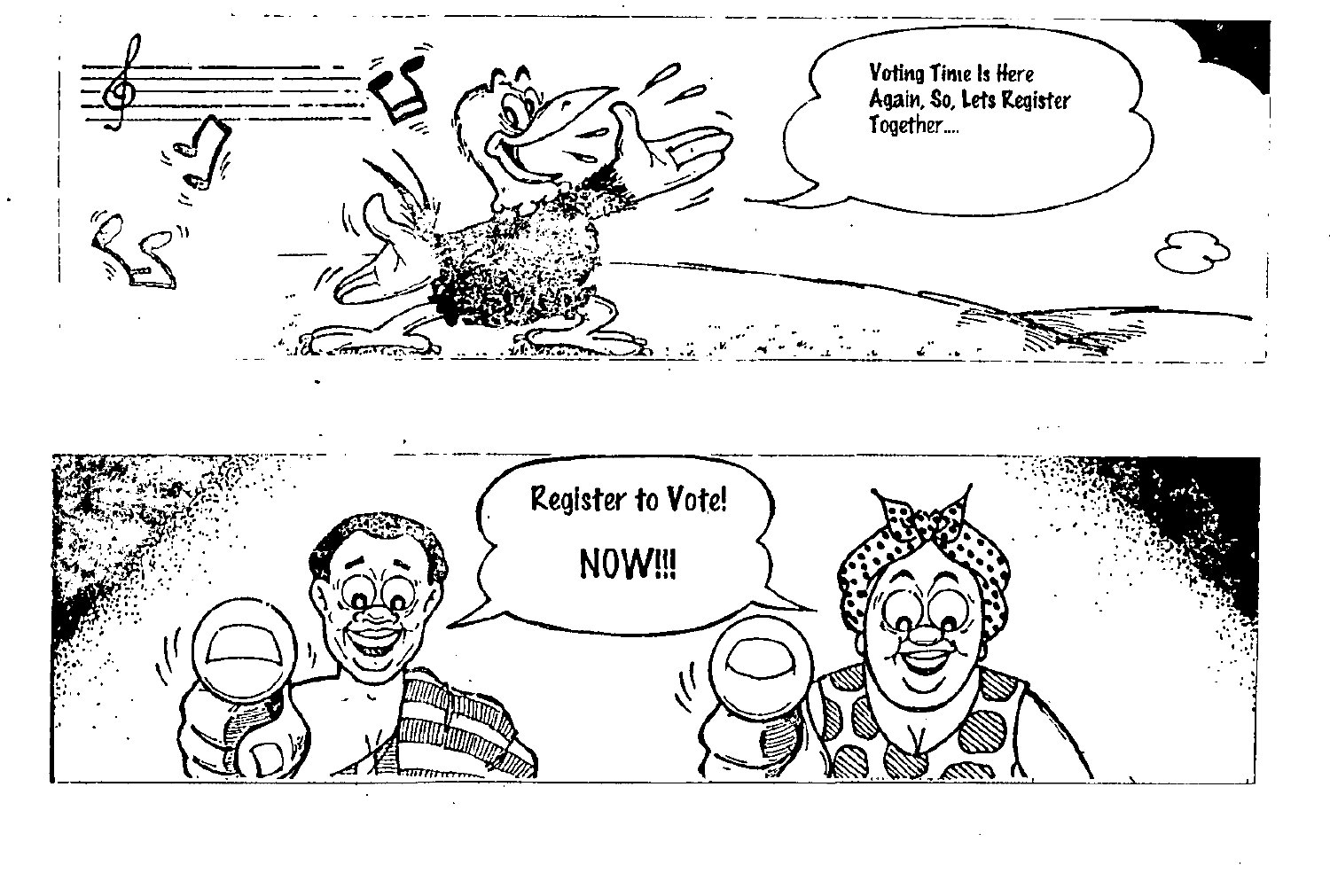

ŕ.

 $\mathbf{t}$ 

This booklet was produced by the Electoral Commission of Ghana. Publication was funded by the Supporting The Electoral Process (STEP) project under a grant to the International Foundation for Electoral Systems (IFES) by the United Stales Agency for International Development (USAID)